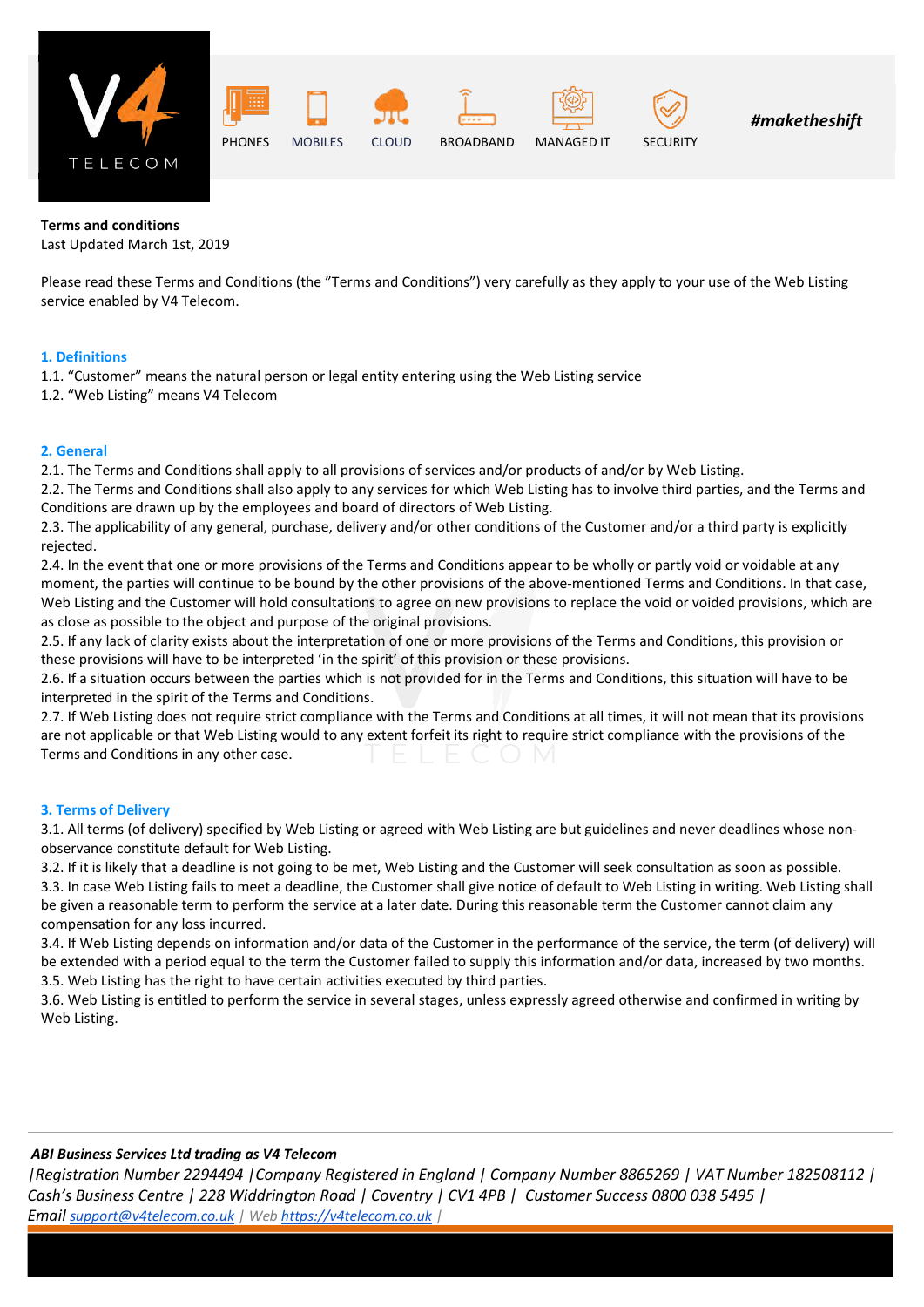

3.7. If the Customer defaults proper performance of that which he is bound to according to Web Listing, the Customer will be liable for any loss or damage (including costs) directly or indirectly incurred and/or to be incurred by Web Listing.

3.8. Web listing as a monthly service does deliver a lot of benefits in online presence & helping find new clients for a business, and to take complete advantage of this service, our customers get access to the same for a 30 day trial period limited to the 1st 30-days starting from the day our systems would email you the web-listing dashboard logins to manage your business location & information. Once this trial 30 day period expires, a customer is subscribed to this service for the minimum term of 36 months, any cancellations requested post this 30-day trial period & before this minimum contract term ends, would incur termination fees that would equate to the monthly subscription fee multiplied by the remaining months left in the minimum term.

#### **4. Prices**

4.1. Web Listing may periodically alter its prices unilaterally to reflect inflationary, general economic, political or organizational developments. Such developments will also give Web Listing the right to alter its prices of the service in force. 4.2. All prices are subject to programming and typographical errors. For the consequences of such errors no liability shall be accepted.

#### **5. Services**

5.1. Web Listing will make every effort to be of service to the Customer. Technically it is impossible for Web Listing to provide a completely (100%) error-free service, now that Web Listing also depends on third parties within the framework of the services in question. Web Listing expressly does not guarantee a fully (100%) error-free service.

5.2. Web Listing can change the product and/or service from time to time. If this change should result in a (temporary) reduction and/or failure of the availability of the products and/or services, Web Listing will inform the Customer about this promptly in advance.

5.3. To solve any problems which could occur during our service, the Customer may contact the Web Listing help desk by website or email. Our contact details can be found in the Web Listings dashboard.

### **6. Agreement**

6.1. By accepting the service and Terms and Conditions, the Customer authorizes the information to be published across channels of publication partners.

6.2. The Customer confirms that (i) they are authorized to transmit the information to Web Listing's publication partners, (ii) that their information does not contain any viruses, spyware or other harmful code or materials, (iii) that their location data constitutes a "primary" source of the information, i.e. that it has been officially approved by an authorised representative of the Customer, (iv) that the information is current and accurate and is not pornographic, unlawful, harassing, defaming, offensive or in any other way inappropriate, that it does not glorify violence, is not harmful for underage persons and that it does not violate the rights of third parties.

6.3. The Customer hereby grant a global, non-exclusive, transferable and gratuitous right (i) to collect, combine or modify the information, or to augment them with other information received by publication partners or any affiliated companies; (ii) to use the information for publication partners' internal purposes, (iii) to sell, market, distribute, promote and advertise products that contain the information, (iv) to disclose the information and/or works derived from them to its publication partners and (v) to indirectly grant use of the information to the clients of the Publication Partners via arrangements with the latter. This assignment of rights does not extend to a disposal or other sales of the information made available and we are expressly prohibited from doing so.

### *ABI Business Services Ltd trading as V4 Telecom*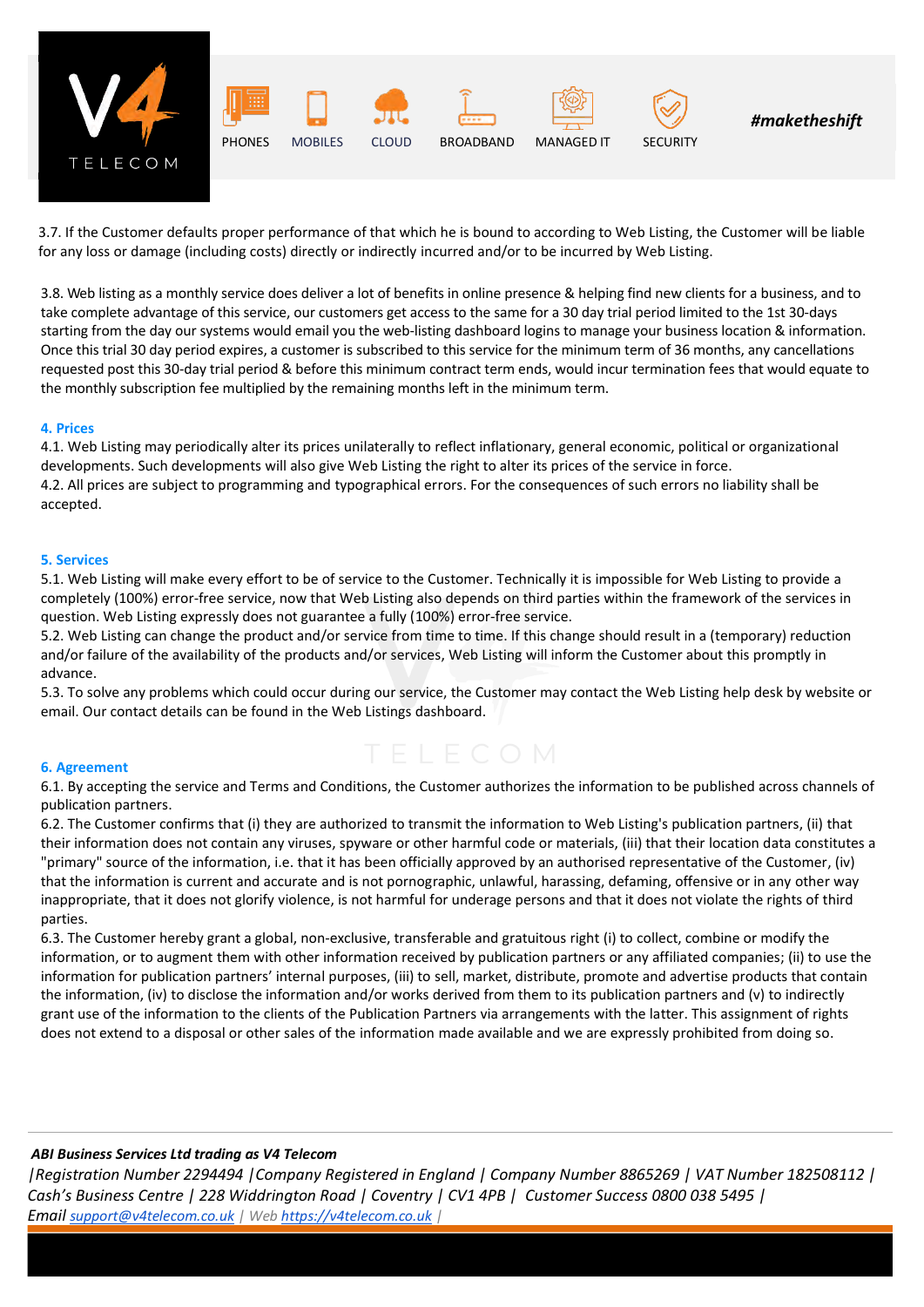









# **7. Processing Personal Data**

7.1. During the usage of Web Listing's product and/or services Customers may also share personal data. The Customer, as processer, shall be responsible for this personal data as defined the General Data Protection Regulations (GDPR) and Web Listing as processor declare to comply with all the obligations arising from GDPR.

7.2. Web Listing shall process the personal data exclusively for the provisioning of Web Listing's products and/or services and will not be able to use the personal data or apply it for any different purpose other than the specific purpose for which the User has provided their consent

7.3. The Customer indemnifies Web Listing against any damages and costs incurred as a result of and/or related to any claims in relation to any use in conflict with the Terms and Conditions and/or in conflict with the law by the Customer.

### **8. Liability**

8.1. Web Listing excludes any liability, in so far as it is not liable and obliged to compensate for the damage in question by virtue of mandatory law.

8.2. If and in so far as Web Listing is bound to compensate for the damage, the total liability of Web Listing because of any attributable failure to perform the service or because of any other reason, will be limited to the direct damage to at the most the total invoice amount with regard to the services in question with the Customer during the two months directly preceding the cause of the liability that came about. Under no circumstances will the total liability for the direct damage, for whatever reason, amount to more than the amount of the claim for the case in question under the liability insurance Web Listing took out, plus the amount of any excess which will be for the account of Web Listing under the provisions of the insurance in the case in question.

8.3. Web Listing excludes any liability for indirect and consequential damage, including but not limited to loss of profit, lost savings, reduced goodwill, loss due to business interruption, loss as a result of claims by the Customer's customers, loss or damage in connection with the goods, materials or software of third parties.

8.4. Web Listing cannot be held liable for any wrongful acts, careless behaviour, negligence and recklessness of Web Listing employees or contractors.

8.5. Without prejudice to the other provisions of this Article, unless performance by Web Listing is permanently impossible, Web Listing will only be liable on account of attributable failure to perform the service if the Customer has promptly given Web Listing notice of default by registered letter stating a reasonable term for curing the non-performance, and Web Listing continues to fail to perform its obligations even after expiry of the term. The notice of default shall comprise a description as complete and detailed as possible of the breach, in order to enable Web Listing to react adequately.

8.6. A condition for any right to claim compensation for damage will each time be that the Customer reports the damage as soon as possible after its inception to Web Listing in Writing. Each claim against Web Listing will lapse by the mere expiry of twelve (12) months after the start of the claim.

8.7. Exclusions and limitations referred to in this Article will become void if and in so far as the damage is the result of intent or recklessness by Web Listing or its directors.

### *ABI Business Services Ltd trading as V4 Telecom*